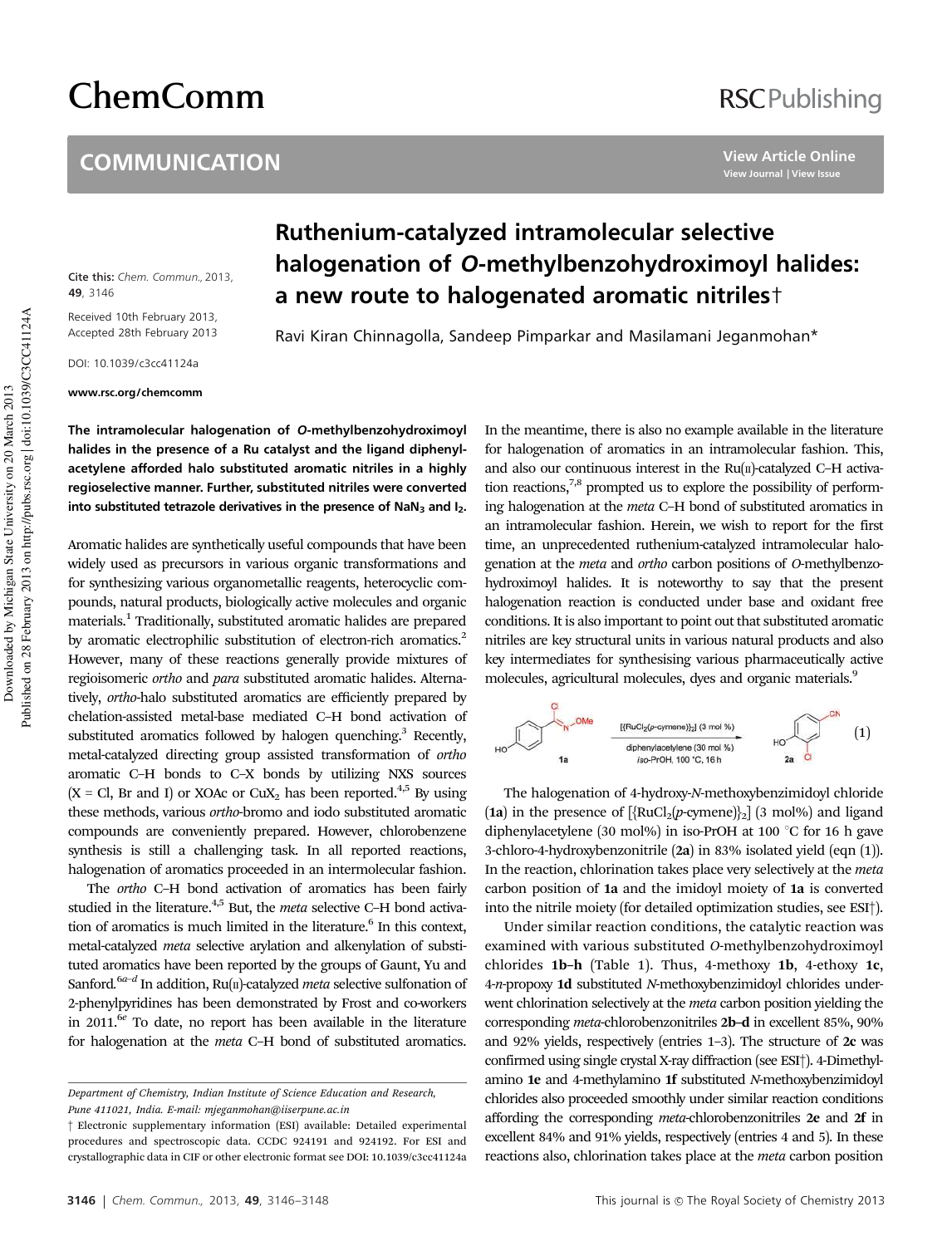Table 1 Scope of the selective *meta*-chlorination reaction<sup>6</sup>



*a* All reactions were carried out using 1b–h (1.0 mmol), diphenylacetylene (30 mol%) and [{RuCl<sub>2</sub>(*p*-cymene)}<sub>2</sub>] (3 mol%) in iso-PrOH (3.0 mL) at 100 °C for 16 h. <sup>*b*</sup> Isolated yield. <sup>*c*</sup> The reaction was conducted in the presence of methyl acrylate (50 mol%).

of 1e and 1f exclusively. Interestingly, 4-hydroxy-3-methoxy 1g and 3,4-dihydroxy 1h substituted *N*-methoxybenzimidoyl chlorides provided substituted *meta*-chlorobenzonitriles 2g and 2h in 85% and 87% yields, respectively, also in which chlorination takes place at the *meta* carbon position of 1g and 1h (entries 6 and 7).

Next, the scope of the regioselectivity of the chlorination of substituted unsymmetrical *N*-methoxybenzimidoyl chlorides 1i–n was examined under the optimized reaction conditions (Table 2). Initially, the reaction was tested with 3-methoxy substituted

*N*-methoxybenzimidoyl chloride 1i. In contrast to the previous reactions (Table 1), surprisingly, in this reaction, chlorination takes place selectively at the less hindered *ortho* carbon position of 1i providing 2-chloro-5-methoxybenzonitrile (2i) in 93% yield (Table 2, entry 1). Like 1i, 3,4-dimethoxy 1j and 3,5-dimethoxy 1k substituted *N*-methoxybenzimidoyl chlorides underwent chlorination at the less hindered *ortho* carbon position of 1j and 1k affording the corresponding substituted *ortho*-chlorobenzonitriles 2j and 2k in 81% and 89% yields, respectively (entries 2 and 3). Similarly, 1,3-dioxale group substituted *N*-methoxybenzimidoyl chloride 1l yielded *ortho*-chloro piperonylonitrile 2l in 85% yield (entry 4). The structure of 2l was confirmed using single crystal X-ray diffraction (see ESI†). Further, *N*-methoxy-1-naphthimidoyl chloride (1m) provided 2-chloro-1-naphthonitrile (2m) in 81% yield (entry 5). Next, the reaction was tested with 3-iodo substituted *N*-methoxybenzimidoyl chloride 1n (entry 6). In the reaction, the C–I bond of 1n underwent a Heck-type alkenylation with the methyl acrylate ligand giving an alkene derivative 2n in 42% yield.

The current method can also be successfully extended to prepare various *meta* and *ortho* bromo substituted benzonitriles 4a–i (Table 3). The bromination at the *meta* carbon position of 4-hydroxy substituted *N*-methoxybenzimidoyl bromide 3a proceeded smoothly under the optimized reaction conditions affording 3-bromo-4 hydroxybenzonitrile (4a) in 93% yield in a highly regioselective manner (Table 3, entry 1). Similar to 3a, 4-methoxy 3b, 4-ethoxy 3c, and 4-*n*-propoxy 3d substituted *N*-methoxybenzimidoyl bromides gave the corresponding *meta*-bromo substituted benzonitriles 4b–d in 96%, 96% and 97% yields, respectively (entries 2–4), in a highly regioselective manner. Similarly, 4-dimethylamino substituted





*a* All reactions were carried out using 1i–n (1.0 mmol), diphenylacetylene (30 mol%) and [{RuCl<sub>2</sub>(p-cymene)}<sub>2</sub>] (3 mol%) in iso-PrOH (3.0 mL) at 100 °C for 16 h. <sup>b</sup> Isolated yield. <sup>*c*</sup> The reaction was conducted in the presence of methyl acrylate (50 mol%).

*a* All reactions were carried out using 3a–i (1.0 mmol), diphenylacetylene (30 mol%) and  $[\{RuCl_2(p\text{-symene})\}_2]$  (3 mol%) in iso-PrOH (3.0 mL) at 100 °C for 16 h.  $\frac{b}{p}$  isolated yield.  $\frac{c}{p}$  The reaction was conducted in the presence of methyl acrylate (50 mol%).